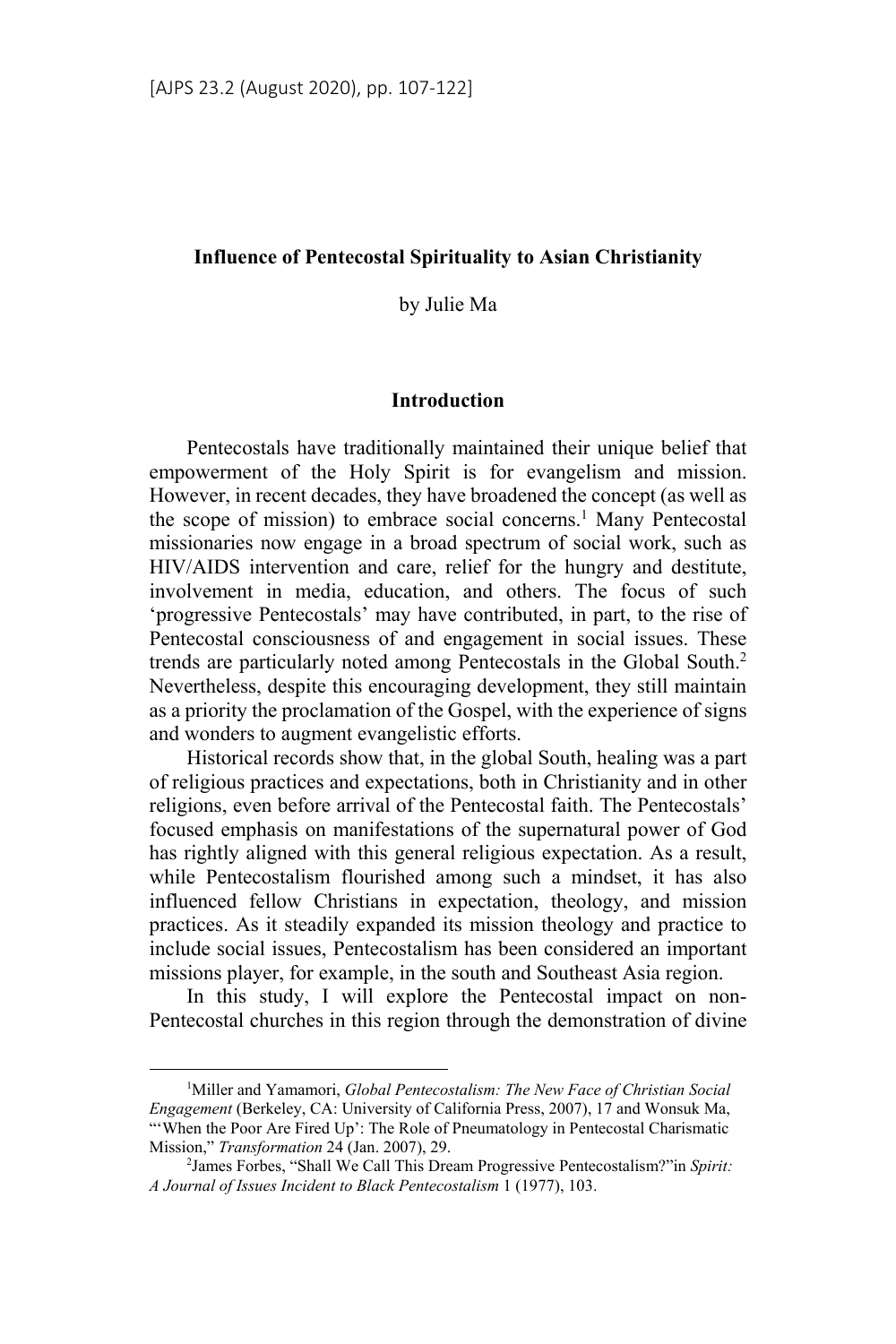power, social ministry, and others. As the discussion progresses, I also want to probe as to whether there is an increasing openness to each other.

### **Expansion of Global Pentecostalism**

Development of the present-day Pentecostal movement is an unprecedented experience. At the turn of the previous century, the movement began with a 'fringe crowd' congregating every day in a deteriorating storeroom in downtown Los Angeles, California, most of them having been marked as "religious fanatics, but who were urged to spread throughout the world and to impact other church institutions."<sup>3</sup> Although statistics vary,<sup>4</sup> there is general agreement that the movement has grown to where it now claim about half a billion followers worldwide. Besides the numerical growth, it has embraced diverse systems and traditions, including Charismatics well incorporated into many present churches.<sup>5</sup> It further describes,

The significance of Pentecostal expansion was evident as the world church celebrated the centenary of the Edinburgh Missionary Conference. In its original 1910 conference, Pentecostals were in their infancy. The disappearance of the Azusa Street Mission in 1909, perhaps the most visible expression of Pentecostal Christianity, after a three-year controversial existence, may have been a relief to some Christian leaders who felt embarrassed by this "tonguebabbling cultish group."6 So, the Edinburgh conference did not need to worry about them. They were already struggling with issues surrounding the Catholic Church. However, Pentecostals did not 'die out.' In fact, the dramatic expansion of Christianity owes much to the exponential growth of Pentecostal churches and their variants. By the time the world church came to celebrate the centenary of the Edinburgh conference in June 2010, the radical shift of the landscape of global Christianity was crystal clear. A hundred years ago, about 82% of all Christians lived in the global North, or the 'West,' including

<sup>&</sup>lt;sup>3</sup>Wonsuk Ma, "'When the Poor are Fired Up': The Role of Pneumatology in Pentecostal Charismatic Mission," Transformation 24 (Jan. 2007), 30

Todd M. Johnson and Kenneth R. Ross (eds.), *Atlas of Global Christianity 1910- 2010* (Edinburgh, UK: Edinburgh University Press, 2010), Henceforth *AGC.*

<sup>5</sup> Ibid., 103.

<sup>6</sup> Cecil M Robeck, Jr, *The Azusa Street Mission and Revival: The Birth of the Global Pentecostal Movement* (Nashville, TN: Thomas Nelson, 2006), 134.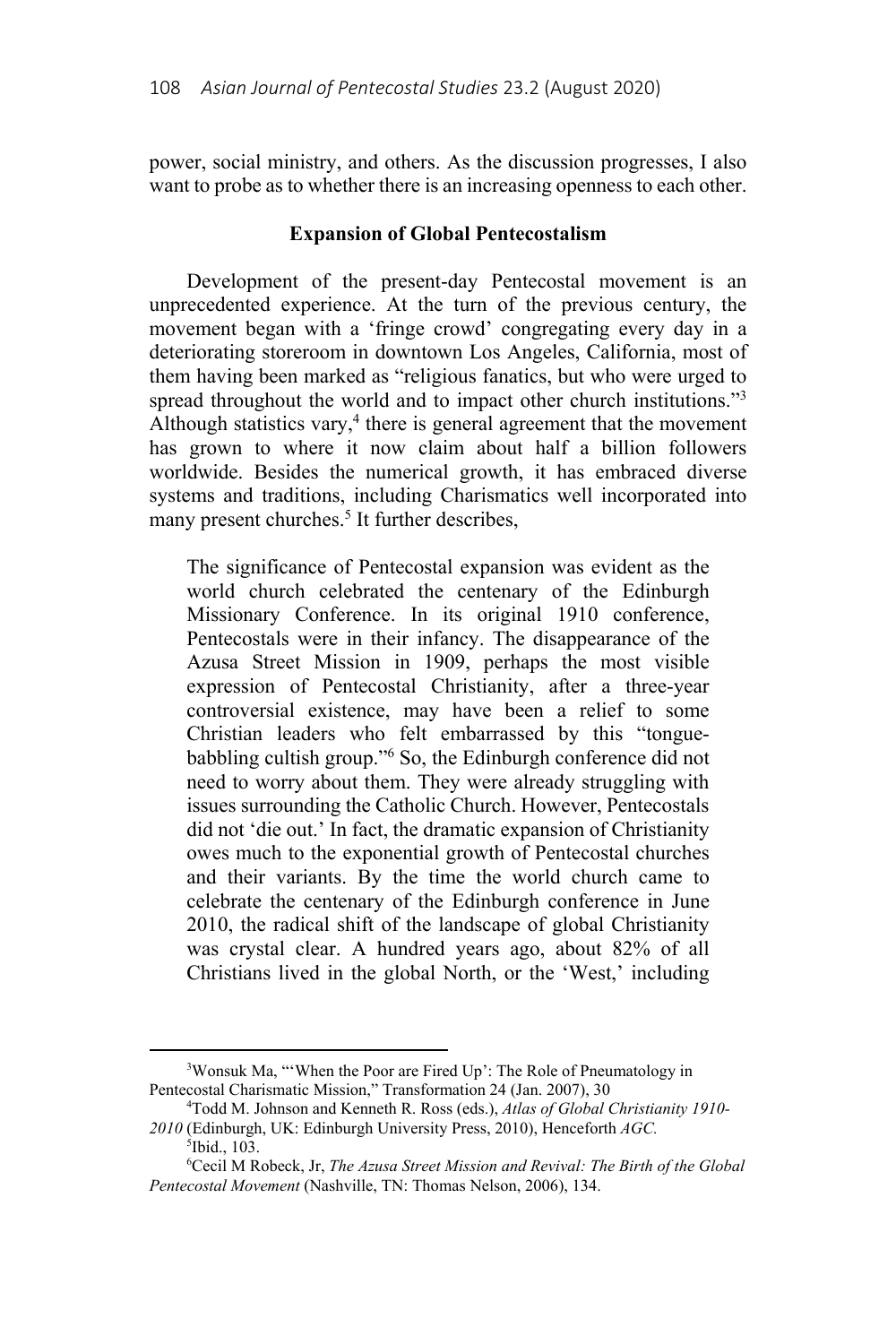Oceania. But today, over 60% of Christians live in the global South, the three major southern continents.<sup>7</sup>

The anticipation is that expansion of Christianity in the South will continue well into the foreseeable future. Concurrently, Pentecostal worship and spirituality will also continue to grow.

What, then, is the future significance of global Christianity? To gauge that, let us look at the various continents. For Africa, the exponential growth witnessed in the last century is expected to continue. Indeed, the annual growth rate of Christianity in Africa the first two decades of this present century is a mind-boggling 2.89%,<sup>8</sup> compared to 1.27% for global Christianity over the same period!9 For Latin America, Christian growth is more often the result of transfers among church traditions. For Asia, Christianity stands at almost 9% of that continent's vast population of 3.5 billion, which is more than half the world's population. And within Asia, Chinese Christianity is estimated to be close to 10% of that nation's population<sup>10</sup> (although obtaining any reasonably accurate count is a formidable challenge). All told, the growth of Asian Christianity remains strong (rate of 1.89%), surpassing significantly that of world Christianity (rate of  $1.20\%$ ).<sup>11</sup>

So where is Pentecostalism situated to contribute to the continuing growth of Christianity? And equally importantly, what gifts would it bring to the shaping of Christian spirituality in Asia?

# **Influence of Pentecostalism in Asia**

A century ago, most of Asia battled with diverse colonial forces. Although varying in the relationships between the colonizers and the colonized, loss of national identities and dignity was a common experience. Under harsh colonial rules, massacres, sex slaving for the colonial army, and attempts to eradicate national languages were commonly practiced against the people. As the birthplace of all the world's major religions plus the widespread powerful influence of

<sup>7</sup> Wonsuk Ma, "The Theological Motivations for Pentecostal Mission," in Younghoon Lee and Wonsuk Ma (eds.) *Pentecostal Mission and Global Christianity: An Edinburgh Centenary Series, Book 20* (Oxford, UK: Regnum Books International, 2018), 25. 8

Zurlo, Gina A., Todd M. Johnson, and Peter F. Crossing, "Christianity 2019: What's Missing? A Call for Further Research," *International Bulletin of Mission Research* 43:1 (Jan. 2019), 97.

<sup>&</sup>lt;sup>9</sup>Ibid., 95.

<sup>&</sup>lt;sup>10</sup>Edward Tang, "Christianity in East Asia" in Atlas of Global Christianity 1910-2010," ed. Todd M Johnson and Kenneth R Ross (Edinburgh: Edinburgh University Press, 2010), 138-39.<br><sup>11</sup>Zurlo, Johnson, and Crossing, "Christianity 2019," 94.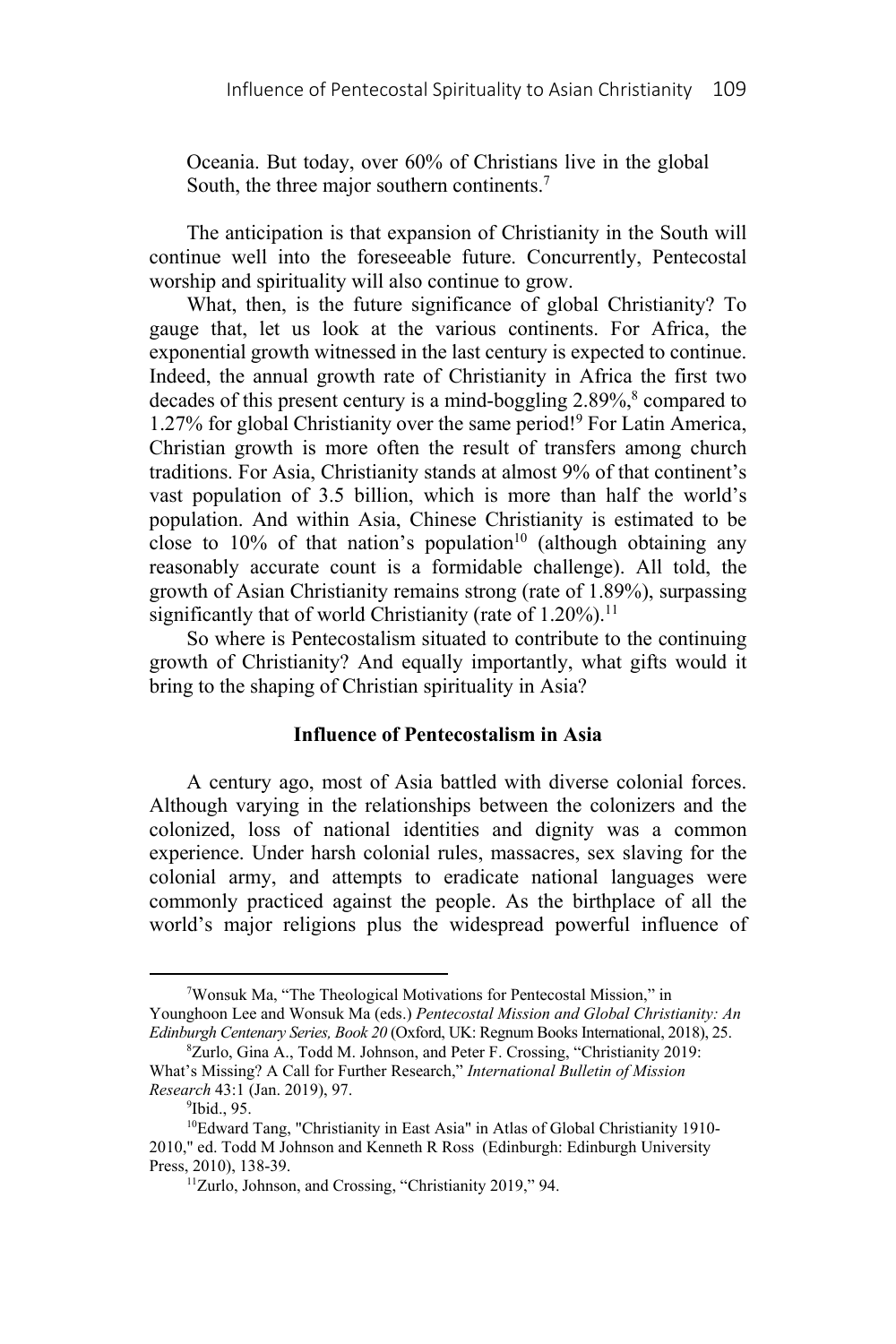various forms of animism, religion has played a vital role in meeting a variety of the people's needs. Even after the "advent of modern education and economic development along with political independence from the middle of the twentieth century, religious faiths, both native and foreign to Asia, persist in all the East and Southeast Asian countries."

It is within this social context that Pentecostal faith quickly spread among the socially marginalized. Pentecostal's lively worship, anticipation of God's immediate interference, theology of empowerment by the Spirit, and outward signs (e.g., speaking in tongues, healing) have stimulated the swiftest rising in Asia. Emphasis on an experiential dimension of religious life and the affecting aspect of human life has brought a powerful emotional and social release and introduced "religious experience."12

Pentecostal and Charismatic beliefs and practices meet a specific plea from the needy and desperate, whose voices are often not heard. The message of a God who can supernaturally intervene in daily concerns is indeed good news. "The promise of good health and blessing, in spite of controversies, re-establishes the materiality of Christian salvation both to individuals, and families, and communities." As a consequence, in numerous East and Southeast Asian countries, a steady "social mobility has been observed among Pentecostal and Charismatic believers."<sup>13</sup>

#### **Transformative Impact of The Pentecostal Faith**

#### South Korea's Yoido Full Gospel Church

The Yoido Full-Gospel Church in Seoul, South Korea, is the largest single congregation in the world, David Yonggi Cho being its founder and now senior pastor emeritus. Upon completing his theological education in 1958, Cho and his future mother-in-law, Jasil Choi, began their ministry among the urban poor in war-torn Seoul. Despite initial harassment for their message of miracles and deliverance out of life's struggle,<sup>14</sup> "the five-member tent church began to grow rapidly to  $600$ members by 1961. Church growth accelerated after moving to Yoido, and a newly built church on 23 September 1973. Its membership reached

<sup>&</sup>lt;sup>12</sup>Wonsuk Ma, "Asian (Classical) Pentecostal Theology in Context," in Allan Anderson and Edmond Tang (eds.) *Asian and Pentecostal: The Charismatic Face of Christianity in Asia,* (Oxford, UK: Regnum Book International, 2005), 64-65. 13Ibid., 64.

<sup>&</sup>lt;sup>14</sup>K. Min, *Church History of Korea* (Seoul, Korea: Christian Literature Society of Korea, 1982), 470.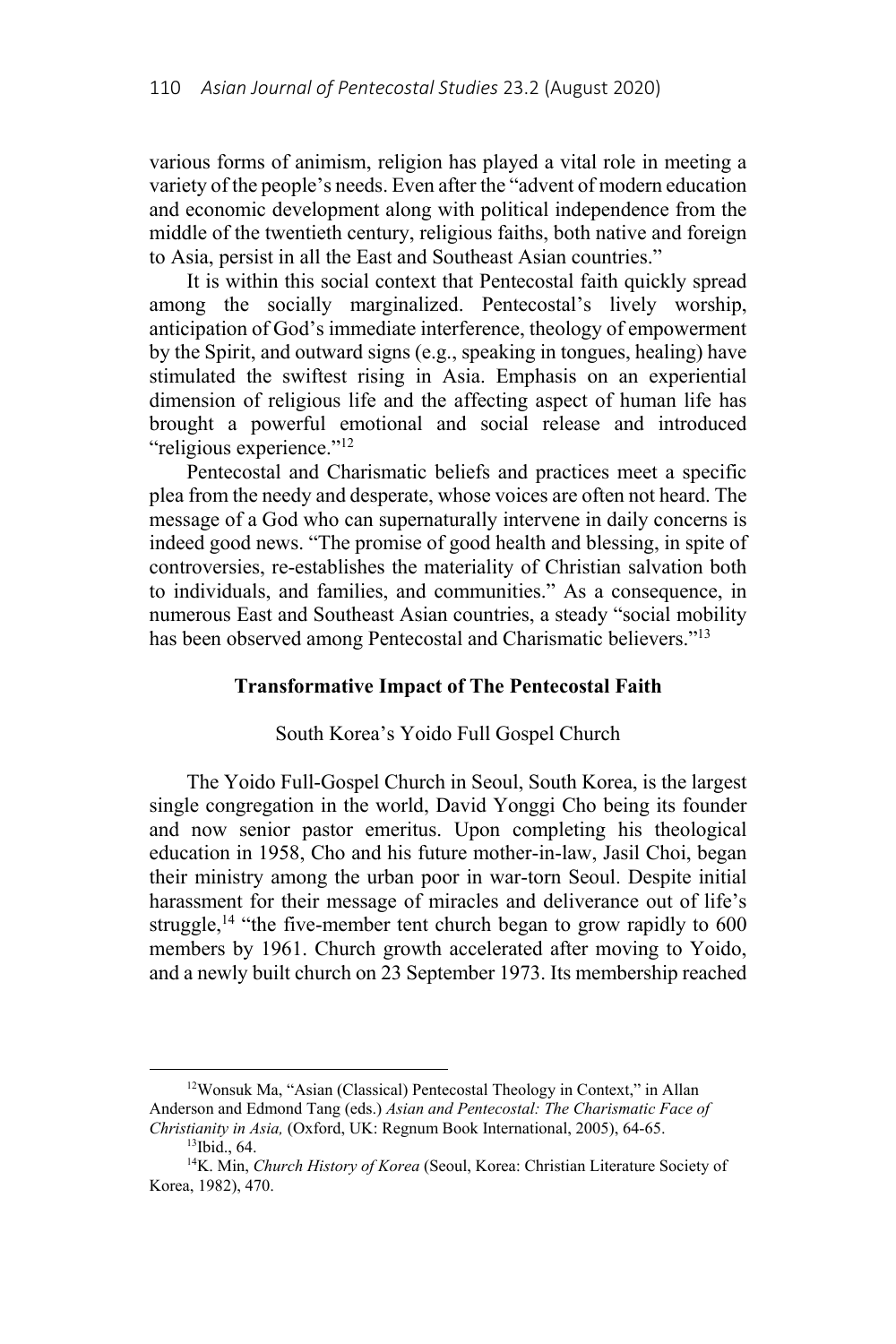100,000 in 1797; 200,000 in November 1980; 500,000 in 1985; 700,000 in 1992, and 755,000 in 2007."15

Cho's Pentecostal messages of hope and healing had reached far beyond his congregation to the devastated post-war populaton, including to non-believers. The appearance of those messages couldn't have found a better audience than the whole of society, which was in despairing, deficient, and marginalized. They needed a word of consolation as well as the basic provisions for daily survival. In any society, when people face political and social crisis, they want to hear a voice of peace and comfort; and when they experience injustice, they seek fairness and equal rights to be brought into the situation. Also, such an unstable social situation causes people to pay attention to a message of hope. Not only was Cho's preaching fiery, it also held the claims of God's miraculous healing. Thus, his Pentecostal messages began to transform the hearts and attitude of Seoul's slum inhabitants. His perspective of salvation was and still is inclusive spirituallt, emotionally, and physically. 16 His ministry has powerfully demonstrated tthe role of the Gospel as a significant means of radical social change.

Another factor of Cho's influence was his stress on prayer, frequently with fasting.17 Besides the usual prayer meetings (including daily dawn ones), he instituted weekly Friday all-night meetings and soon established a large 'prayer mountain' on the outskirts of Seoul. Cho believed that, through prayer, God's people and churches in Korea would experience his closeness, overcome desperation, and bring hope to all who approach him.

Still another influencing factor is Yoida Church's cell-group system, which effectively utilized "large numbers of women lay leaders."<sup>18</sup> This was a drastic and counter-cultural choice in a male dominant and privileged society. The system has brought liberation and empowerment to women as ministerial leaders. "Cell units conceived as sub-churches grew rapidly practicing worship, prayer, and fellowship."19 The cell units are particularly useful for evangelism, as people find it easy to participate in a home group. In this mega-church, the cell-unit structure minimizes lostness of the individual in a sea of people. The home environment and

<sup>15</sup>Church Growth International, *Church Growth Manual 7* (Seoul, Korea: Church Growth International, 1995), 145.<br><sup>16</sup>Ibid.

<sup>17</sup>Young-hoon Lee, *The Holy Spirit Movement in Korea:Its Historical and Theological Development* (Oxford, UK: Regnum International, 2009), 96. See also Young-gi Hong, "The Backgrounds and Characteristics of the Charismatic Mega-Churches in Korea," *Asian Journal of Pentecostal Studies* 3:1 (Jan. 2000), 99.

 <sup>18</sup>Younghoon Lee, *The Holy Spirit Movement in Korea: Its Historical and Theological Development* (Oxford, UK: Regnum International, 2009), 96. 19Ibid.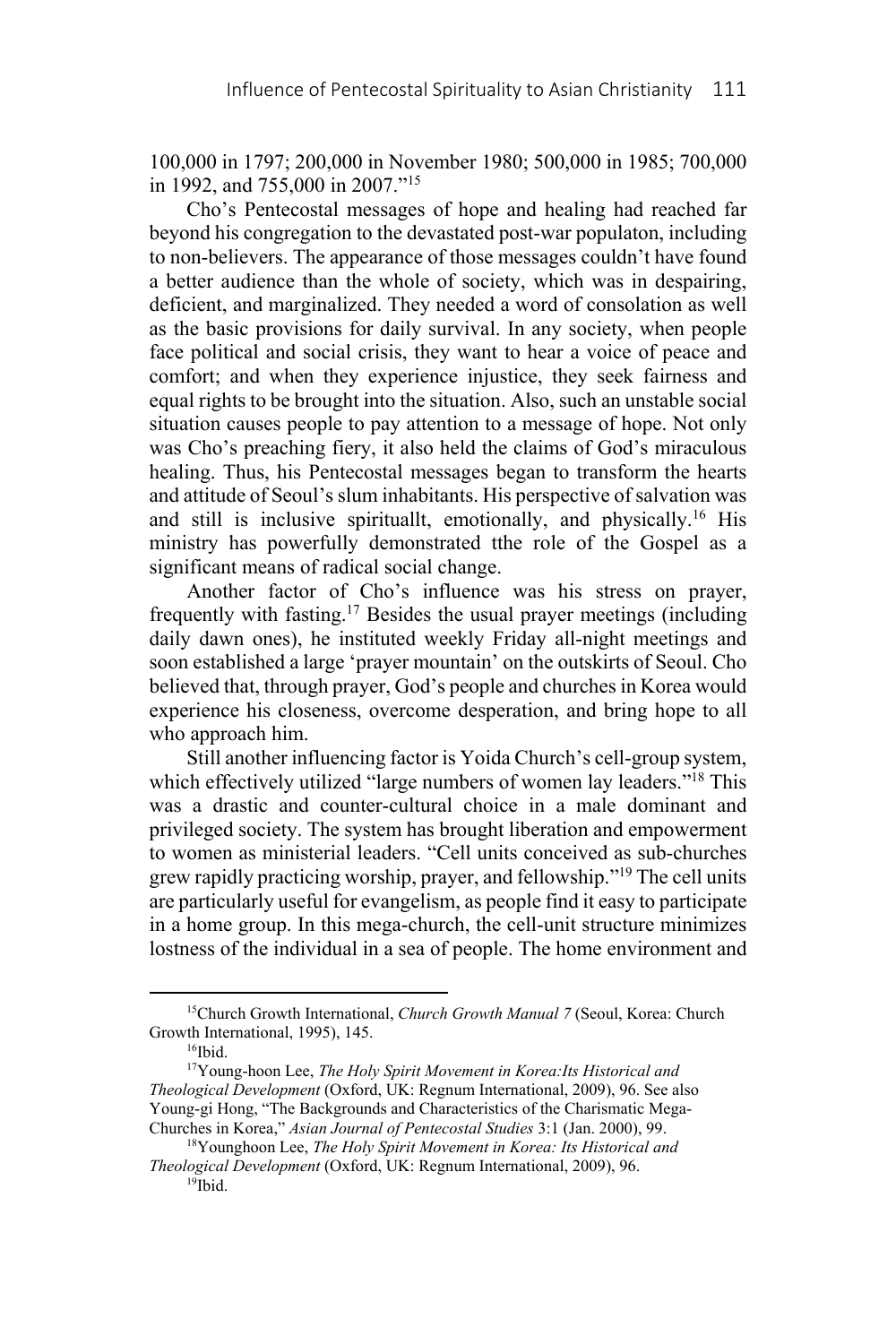small size of each unit prove conducive to providing pastoral care. Success of the cell-group system has encouraged almost all the Korean churches, regardless of their denominational affiliation, to implement the system by preparing lay women leaders through training.

# *The Impact of Prayer Mountain*

As previously mentioned, prayer has always been one of Yoida Church's the most influencing elements. Cho's partner in the pastoral ministry, Jashil Choi, $2^0$  enormously influenced the congregation through prayer and by what she spent hours each day in the 1970s praying for establishment of a prayer mountain. Although recognizing the formidable financial challenge, Choi never abandoned her vision; in fact, over time it grew stronger. Every night, she would go to where that prayer mountain would some day be (at that time, a cemetery north of Seoul) and pray that the ministry of a prayer mountain would be used to bring people into personal encounters with God and to begin a prayer movement.<sup>21</sup>

In response to her determination, the Osan-ri Pray Mountain (now called the Jashil Choi International Fasting Prayer Mountain) was established in 1973; and people from all walks of life and denominational churches began flocking to it. Known for its emphasis on fasting and for stories of healings and miracles, Prayer Mountain attract Christians first from neighboring countries, such as Japan and Taiwan, and then international visitors, all of whom wanted to learn an innovative "spiritual dimension through prayer with fasting."<sup>22</sup> As the years go by, testimonies of God's miraculous work (especially in healing) have multiplied, attracting more people to experience God's reality. Even nonbelievers have experienced healing and the transformation of life: $^{23}$ 

Fasting displays how earnest the people of God are, especially in time of need. Arthur Wallis notes that fasting makes prayer ascend up as on eagle's wings. It is meant to usher the supplicant into the spectators' room of the Lord and to extend to him the golden scenery. It may be anticipated to drive back the oppressing powers of darkness and loosen their grip on the prayer objective.  $\ldots$ <sup>24</sup>

<sup>20</sup>Jashil Choi passed away in 1989 during a mission trip to America. 21Jashil Choi*, I Was Mrs. Hallelujah*, (Seoul, Korea: Seoul Books, 1978), 432.

 $\rm ^{22}Ibid.$ 

<sup>23</sup>Ibid., 433.

<sup>&</sup>lt;sup>24</sup>Arthur Wallis, *God's Chosen Fast* (Fort Washington, PA: Christian Literature Crusade, 1968), 50.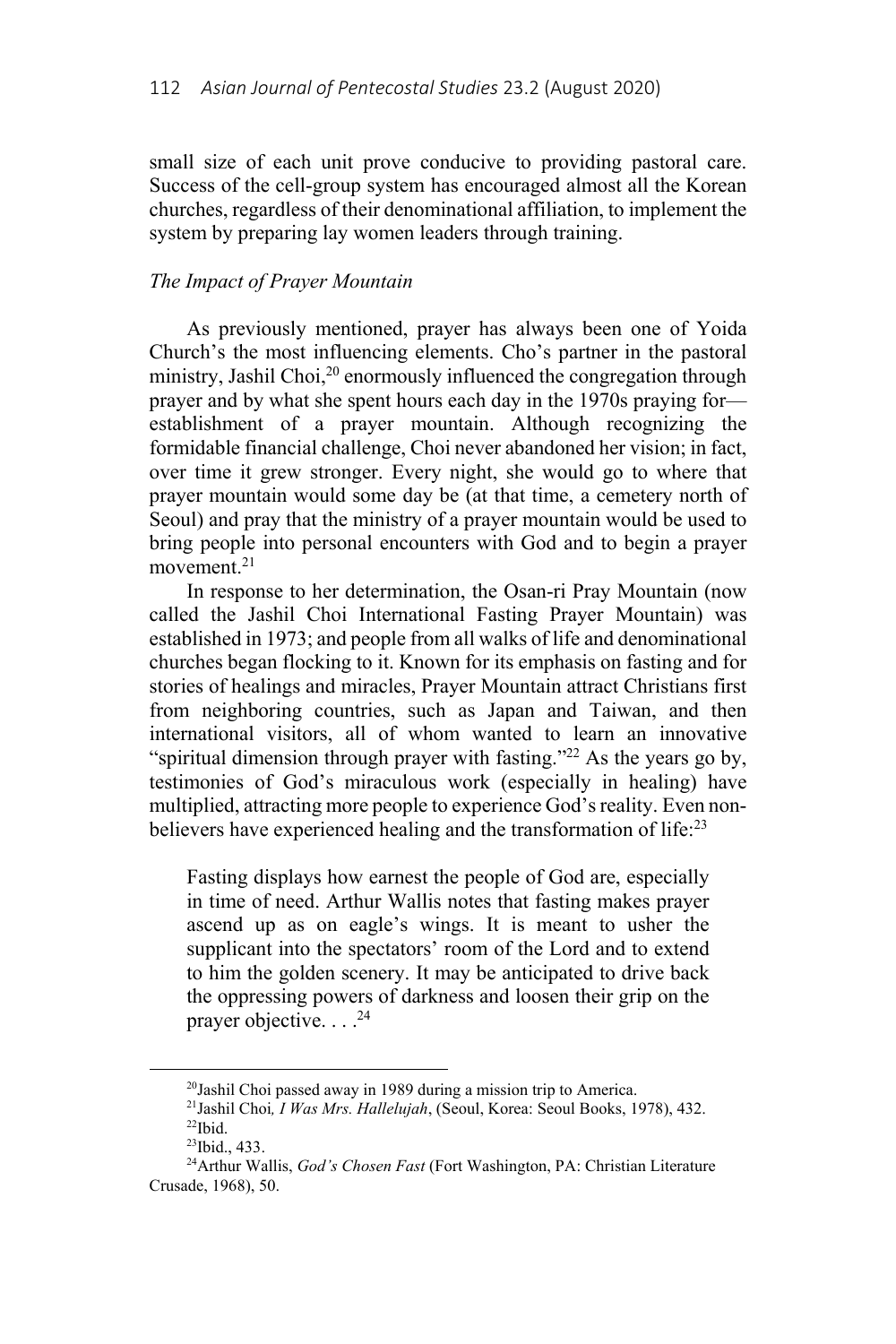Jashil Choi's vision for Prayer Mountain has set a new model for Korean Pentecostal spirituality by heightening the long religious traditions of Korea—prayer and fasting. With its popularity, Prayer Mountain has been the setting for many ecumenical encounters, drawing people from a wide variety of church traditions but ever united by pressing human needs and expectation of God's transformative work. Further, Choi's Prayer Mountain has motivated a rise of similar prayer mountains or houses in Korea and elsewhere. Through continuous preaching of the immediate work of the Holy Spirit, it has consistently propagated pneumatology on a grassroots and experiential level. "Ultimately . . . it was the Holy Spirit who accomplished the vision, as, during the early period of the prayer mountain, Choi fasted as frequently as three days a week."25

#### The Revivals in Malaysia

From 1935 through 1940, famous Chinese evangelist John Sung toured throughout the countries in southeast Asian conducting huge Charismatic healing and evangelistic meetings. Considering that, in Muslim-majority Malaysia (and later Singapore), most Christians were either Chinese or Indian, Sung's influence was acutely felt within the Chinese communities. Beginning about the same time as Sung but lasting into the 1960s, Hong Kong actress Kong Duen Yee (popularly known as Mui Yee) played an important part through her Pentecostal revival meetings. Also, in 1936 and 1937, American Pentecostal missionaries conducted large tent evangelistic meetings in Kuala Lumpur. All these unrelated but concentrated efforts by Pentecostal preachers resulted in the experience of Spirit baptism especially among young people, many of whom would make lifetime commitments for full-time ministry.

Starting in 1960, the Bible Institute of Malaysia became influential in development of the Pentecostal movement, with many BIM graduates from 1960 to 1980 becoming evangelists and church planters.<sup>26</sup> As a result, the movement, often marked by healing manifestations, even touched many non-Pentecostal churches. In 1973 in East Malaysia, the Barrio Revival began among Christian youth in Borneo and quickly spread throughout the entire island via these Spirit-filled young people functioning as zealous evangelists. This revival movement eventually impacted the whole nation, including West Malaysia. Today, Sidang Inji

<sup>25</sup>Julie Ma and Wonsuk Ma, *Mission in the Spirit*: *Toward a Pentecostal/Charismatic Missiology* (Oxford, UK: Regnum Book International, 2010), 254-255. 26Khai, "The Assemblies of God and Pentecostalism in Myanmar," 269.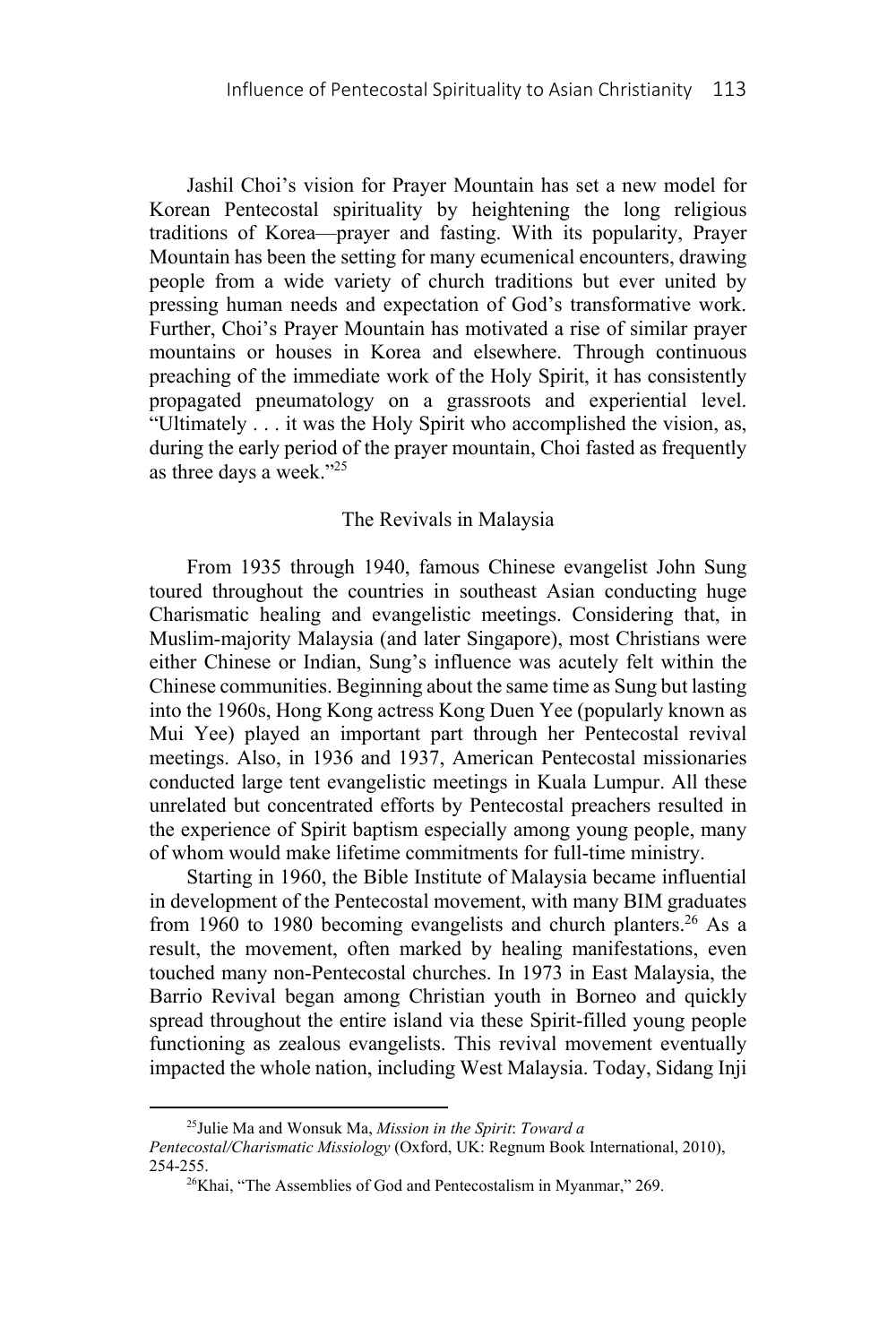Borneo Church, the largest denomination in Malaysia, continues to exhibit its Charismatic faith with a strong mission commitment.<sup>27</sup>

## The Pentecostal Holistic Mission in India

Pandita Ramabai (1858-1922) was known as an Indian Christian "reformer, Bible translator and social activist, particularly involved in the revival movement in her mission."28 Her Mukti Mission and the revival played key roles in the rise of Pentecostalism in India. Because of her high profile in civic engagement, her influence spread far and wide. Also, a revival movement among children and women at her mission was reported both by "the emerging Pentecostal press in India, and especially in Britain and North America."29

After earning academic degrees in England and the United States, she returned to India in 1889 and soon established a ministry for widows near Bombay (now Mumbai), which a year later moved to Pune. In 1895, she began a mission on a farm she purchased in nearby Kedgaon. By this time, she changed her ministry from "religiously neutral" to an explicitly "evangelical Christian organization"30—a move that resulted in her Hindu parents no longer supporting her work. She called this mission "Mukti," which means 'salvation,' its main goal being to provide housing for underprivileged girls and young women. Many of them were suffering from childhood marriages and widowhood, while others were rescued from hunger. "There were 48 young women and girls in 1896; but throughout that year, 300 girls were liberated from starvation in Madhya Pradesh. By 1900, nearly 2,000 people were cared for."31

Ramabai's social work, which was based on a deep spiritual foundation, challenged other churches to likewise advocate for the underprivileged and engage in social ministry. By 1905, her Pentecostal community's holistic ministry efforts became known internationally,

<sup>27</sup>Tan Jin Huat, *Planting an Indigenous Church: The Case of the Borneo Evangelical Mission* (Oxford, UK: Regnum Books International, 2011), 235-236.

 <sup>28</sup>Allan Anderson, *Spreading Fires: The Missionary Nature of Early Pentecostalism* (London, UK: SCM, 2007), 77.<br><sup>29</sup>Ibid.

<sup>30</sup>Ibid.

<sup>31</sup>Jessie H. Mair, "Bungalows in Heaven: The Story of Pandita Ramabai" (Kedgaon, India: Pandita Ramabai Mukti Mission, 2003), 87-88.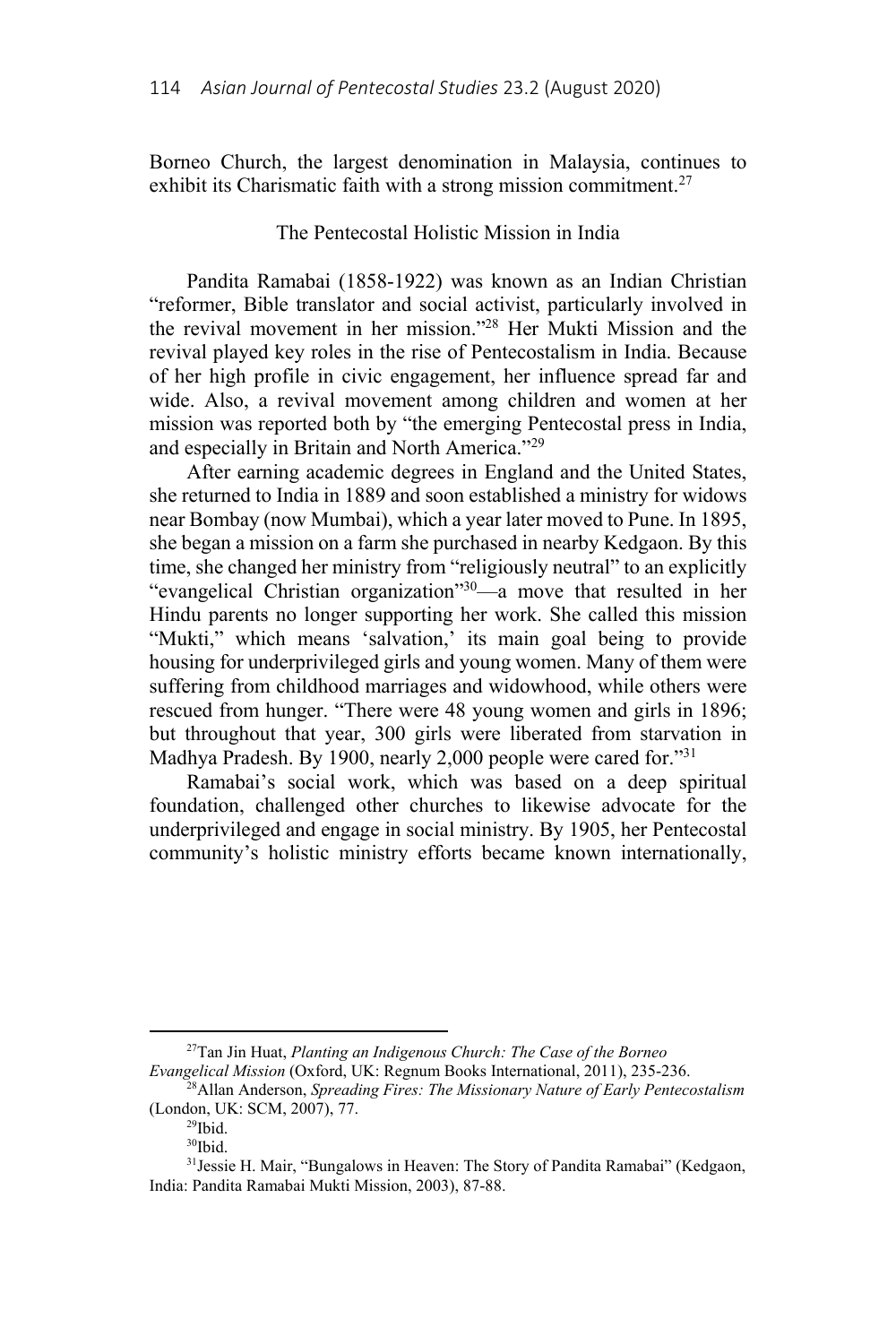even before the revival took place.<sup>32</sup> Ramabai's solid mission vision progressed to the point where by 1907,33

. . . the Mission had expanded to include a rescue mission, a hospital, and oil-press, a blacksmith forge, a printing press, a complete school that provided college entrance training, a school for the blind, and training departments in teaching, nursing, weaving, tailoring, bread and butter making, tinning, laundering, masonry, carpentry and farming.<sup>34</sup>

## Jesus Is Lord Church in the Philippines

Jesus Is Lord Church grew out of a small Bible study group at the Polytechnic University of the Philippines in Manila in 1978, which was led by Eddie Villanueva, a professor of economics and finance. Following his radical conversion experience from Communism, Villanueva seized every opportunity to share the Gospel with students. Each year, his group grew exponentially to where, within a decade, Jesus Is Lord Church claimed five million members, with satellite fellowships all over the Philippines and beyond. Becoming the largest Charismatic church in the nation, with its primary focus on a holistic mission,"35 the growth of the JILC and the expansion of its influence were staggering. Joseph Suico explains,

Soon the church expanded to an international multi-ministry network, establishing churches in various cities of Asia, Australia, Europe, Africa, the Middle East, Canada, America,

 $\overline{\phantom{a}}$ 

<sup>34</sup>Mukti Prayer-Bell (Kedgaon, India: Pandita Ramabai Mukti Mission, 1907), 21-22.<br><sup>35</sup>Joseph Suico, "Pentecostalism in the Philippines," in Allan Anderson and Edmond

<sup>&</sup>lt;sup>32</sup>Rajas K. Dongre and Josephine F. Patterson, "Pandita Ramabai: A Life of Faith and Prayer" (Chennai, India: Christian Literature Society, 1963), 13-18. 33See Anderson, *Spreading Fires*, 77; and S.M. Adhav, "Pandita Ramabai"

<sup>(</sup>Chennai, India: Christian Literature Society, 1979), 114-15. "Ramabai became nationalistic because of the repression of "British rulers" and their arrogance towards Indian social structures . . . She was a dedicated ecumenist before the word was coined in the twentieth century, deploring the divisions within Christianity and pleading for a united Indian church." See also R.E. Hedlund, Quest for Identity: India's Churches of Indigenous Origins—the 'Little Tradition' in Indian Christianity (Chennai and Delhi, India: Mylapore Institute for Indigenous Studies and Indian Society for Promoting Christian Knowledge, 2000), 160: "Gauri interprets Ramabai's conversion as a quest for intellectual and spiritual freedom . . . Ramabai set about 'refashioning Christianity to her own requirements,' says Gauri. If so, it is not surprising that in Ramabai one finds an incipient Indian Christian nationalism expressed in a critique of missionary paternalism

Tang (eds.) *Asian and Pentecostal: The Charismatic Face of Christianity in Asia* (Oxford, UK: Regnum Book International, 2005), 353.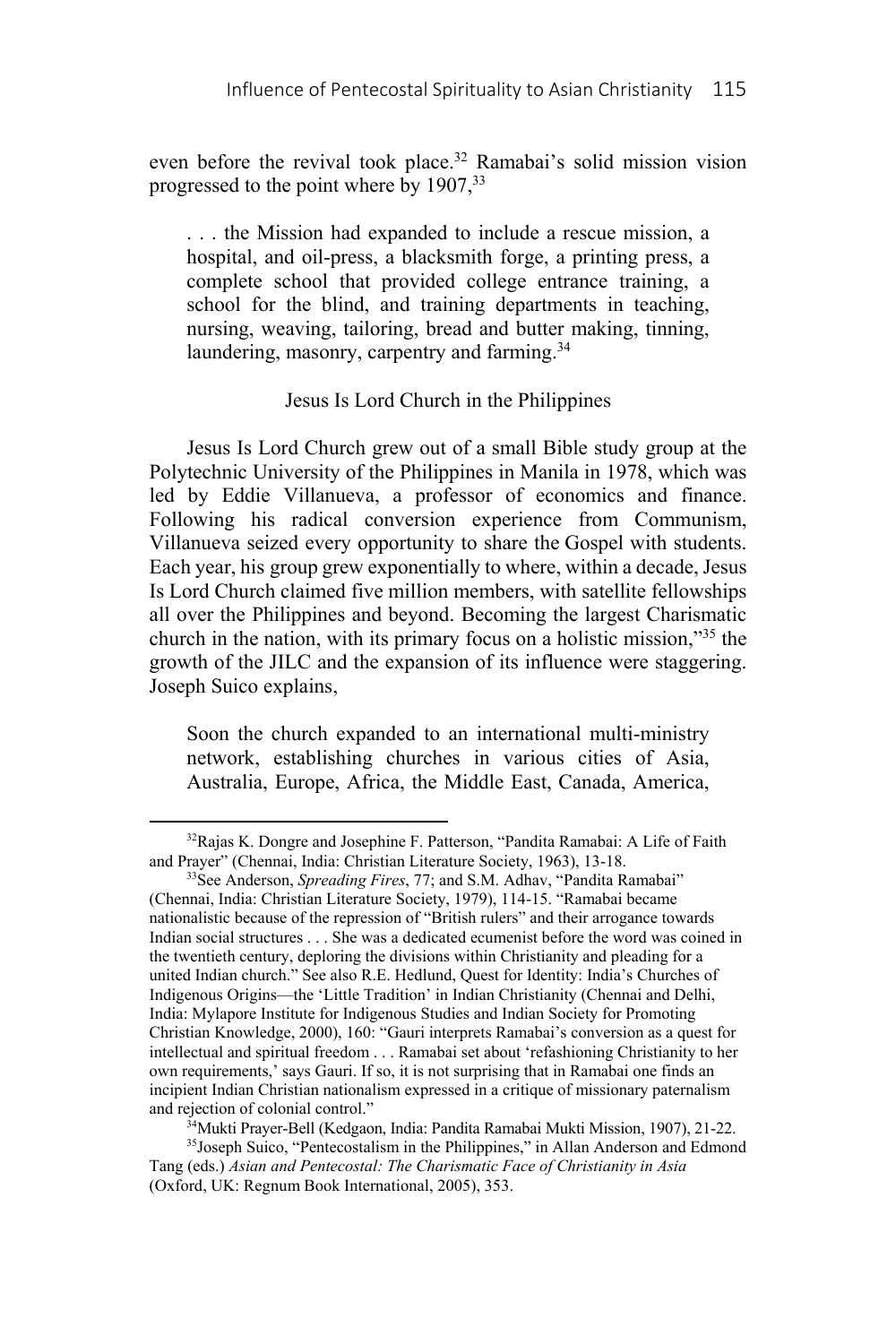etc. The church maintains 106 Sunday worship sites in Metro Manila, 25 in Bulacan Province, and 275 in the rest of the country. Also, there are 72 international sites in 27 countries, totaling 478 worship sites with two million worshippers altogether. The church also runs a television station (ZOE TV-II) that broadcasts church services. Once [sic] the Jesus Is Lord was the only Pentecostal-Charismatic group in the nation that operated a school system from nursery, kindergarten, whole primary and high school to university.36

Jesus Is Lord Church is especially well known for its attention to social issues. As observed above, it utilizes its educational network to prepare future leaders and its broadcasting systems to spread the message of hope, peace, and love. Among its outreaches to local communities, Jesus Is Lord is providing low-cost education to urban and rural families and opening Bible studies in many civic and governmental organizations. Its engagement with social sectors through holistic ministries has challenged both Pentecostal and non-Pentecostal churches to likewise help address social issues as part of their mission agendas.

### The Healing Revival in Myanmar

In Myanmar, healing crusades were favorably used during the early stages of the Pentecostal movement and brought marvelous results. In such meetings, many would come from a variety of denominational churches in the given locality and be exposed to the Pentecostal belief in Spirit baptism and healing. For example, the evangelistic meetings of Harvey McAlister in the 1950s and Mabel Willetts in 1961 were characterized by extraordinary manifestations of God's power, the result being that many were baptized in the Holy Spirit, and the experience of healings was common. These meetings often started with the Spirit descending upon the gathering and would spread into a "veritable deluge."<sup>37</sup> Their preaching marked the beginning of the widespread of Pentecostal beliefs and experiences.

In the early 1970s, Hau Lian Kham, a Baptist-turned Pentecostal among the Chin tribe, and Myo Chit, a long-time leader of the Burmese Pentecostal movement, made a noticeable "contribution in the renewal and revival movement" across both Pentecostal and non-Pentecostal Churches:

 $\overline{a}$ 

<sup>36</sup>Ibid.

<sup>37</sup>Glenn Stafford, 'Convention Time in Burma,' *Pentecostal Evangel* (July 23, 1961), 11.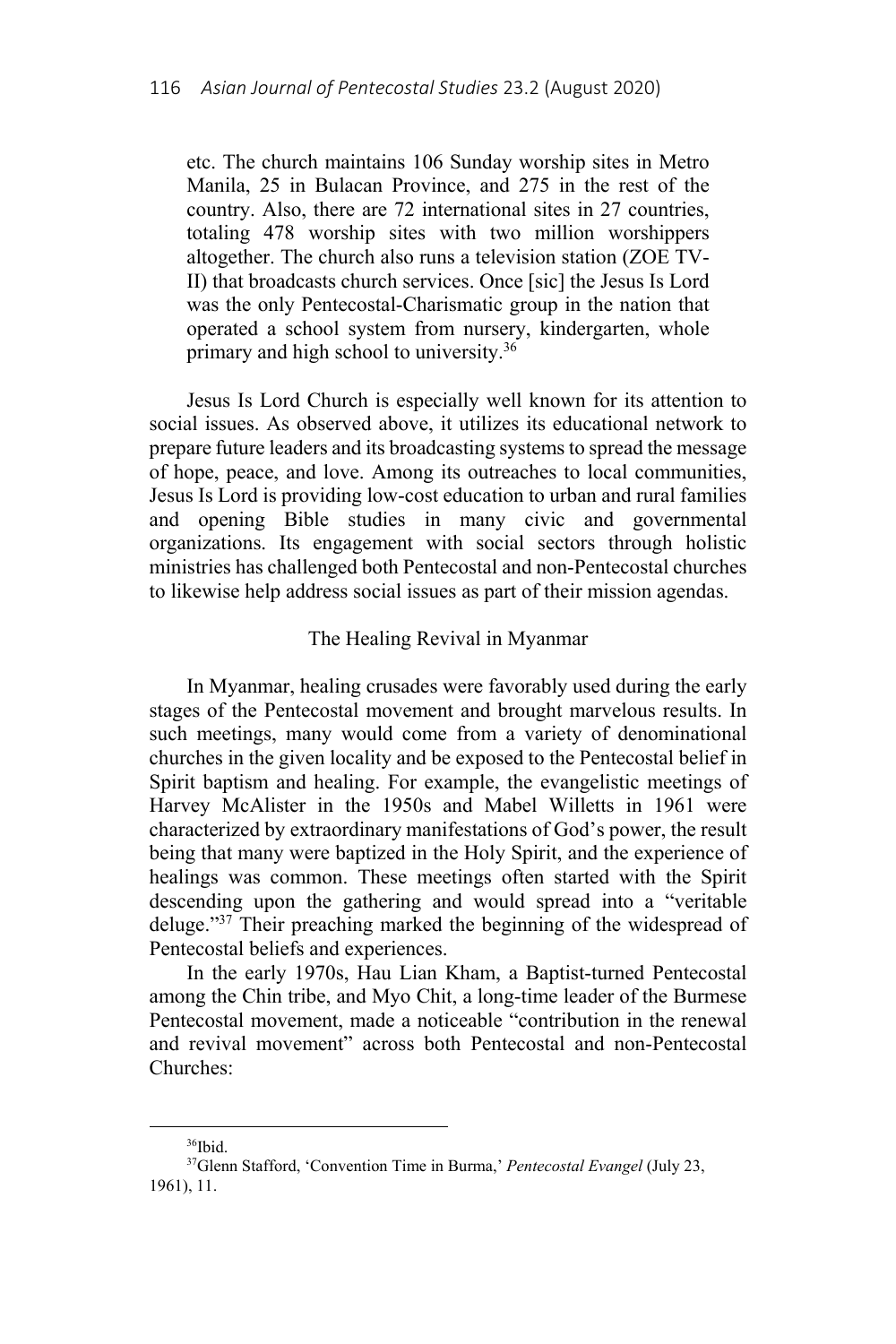Kham Hau Lian's evangelistic ministry during 1987-89 was profound, with unique experiences of crying and laughing and being slain in the Spirit. At another evangelistic meeting in Suangzang during May 1988, the village priest, who was sick to the point of death, experienced God's healing touch and instantaneously converted during these evangelistic meetings. Yet, at another evangelistic meeting in Tedim town during July and August 1988, around five to seven thousand attended the service. Again, the move of the Spirit was so strong that many people came to the Lord, received healing, were 'slain in the Spirit', and were speaking in tongues. These evangelistic meetings were celebrated with singing and dancing 'in the Spirit'. Many children became Christians during these meetings, and more than thirty of them went out for evangelism to nearby villages.<sup>38</sup>

By year 2000, the Assemblies of God of Myanmar had a membership of 84,158, not only growing in number and influence but also in mission consciousness, which, in turn, fueled further growth.<sup>39</sup>

## **Influence of Pentecostal Spirituality and Social Engagement on Asian Churches**

The immediacy of Pentecostal spirituality, often through manifestations of God's supernatural power, has long been the hallmark of the Pentecostal belief. In revival meetings, whether taking place in a local church or in a park, healing through proclamation and prayer has been a regular feature. In Asia, because most religions include belief in healing, Christians show more openness to this Pentecostal message. It was the western construct of theology, introduced by western missionaries, that tended to hinder the appropriation of such practices in a church's worship and life. In Asia, however, inter-church evangelistic meetings create an environment where messages of healing are openly preached and warmly received; and prayer mountains serve a similar purpose as participants from diverse ecclesial traditions come together with a common and intense expectation of God's intervention.

<sup>38</sup>Chin Khua Khai, "The Assemblies of God and Pentecostalism in Myanmar," in Allan Anderson and Edmond Tang (eds.) *Asian and Pentecostal: The Charismatic Face of Christianity in Asia,* 269. 39Julie Ma & Allan Anderson, "Pentecostal (Renewalists) 1910-2010," *Atlas of* 

*Global Christianity, edited by Todd M Johnson and Kenneth R Ross.* (Edinburgh, UK: Edinburgh University Press, 2009), 100-101.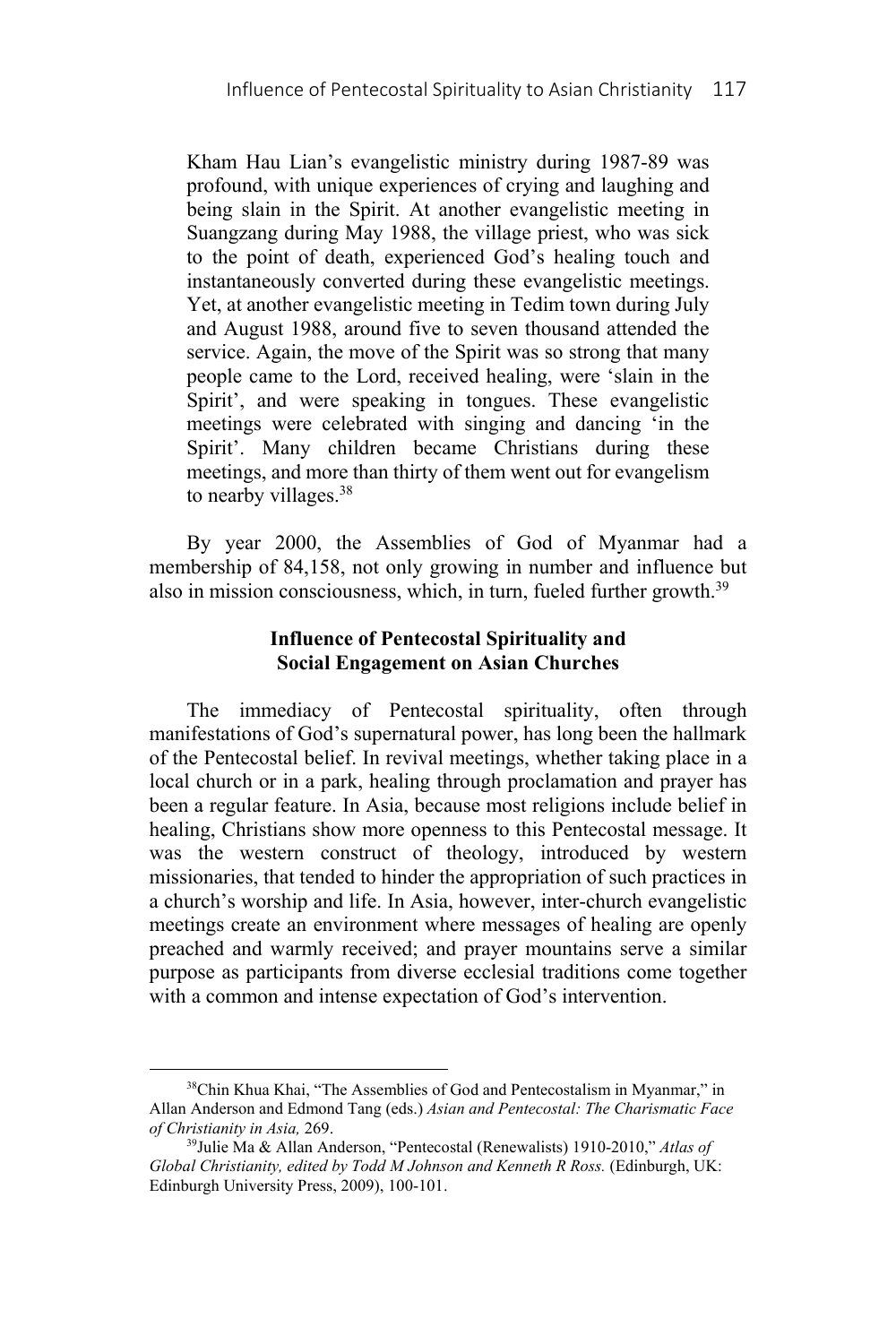Equally significant is the community-forming aspect of the Pentecostal faith. The Christianity that was introduced in Korea was a western and individualistic form of faith. Thus, the conservative and evangelical tendency among Korean Christians accentuated the individual dimension of faith. Such ran against the socio-cultural fabrics of Korean society, where communal interests precede personal concerns. It was Cho's Yoido Full Gospel Church's home cell-group system and its Prayer Mountain that have brought back the communal dimension of Christian faith. Both have provided common space where people facing similar challenges, regardless of their church traditions, are coming together to share with and pray for one another.

Also, Pentecostal worship features several important elements that foster community-building. One is unison prayer, in which all worshippers are invited to raise their voices in a 'prayer concert,' and many pray in tongues as the Spirit motivates. Although popularized by Yoido Church, this was routinely practiced at the turn of the last century by True Jesus Church in China. Unison prayer, often in tongues, enhances the identity and community-forming process:

Once they pray [together in ritual], they hear their own voice as well as that of others. They thus confirm the copresence of all the participants which includes God, themselves and their fellow members. Amplification of the prayer sound indicates that the church community is strong in faith and wellorchestrated in action.40

As discussed previously, Cho's messages of hope for people in devastating situations were well received, as were his awakening words to both Pentecostal and other denominational churches. Also, his cellgroup system influenced others to adopt it in their own churches. Additionally, Prayer Mountain astonishingly impacted many non-Pentecostals to come there to pray and fast with Cho's people for healing and other prayer needs. Communal and unison prayer has become common in many churches in Korea and elsewhere.

The other feature of Pentecostal worship that has enhanced the community-forming process is the sharing of testimonies, which takes various means and avenues. For example, in mountain churches in the northern Philippines, members spend considerable time sharing with each other their spiritual experiences. One's experience is soon

<sup>40</sup>Yen-zen Tsai, "Glossolalia and Church Identity: The Role of Sound in the Making of a Chinese Pentecostal-Charismatic Church," in Fengang Yang, Joy K.C. Tong, and Allan H. Anderson (eds.) *Global Chinese Pentecostal and Charismatic Christianity* (Leiden, Netherlands: E. J. Brill, 2017), 151-52.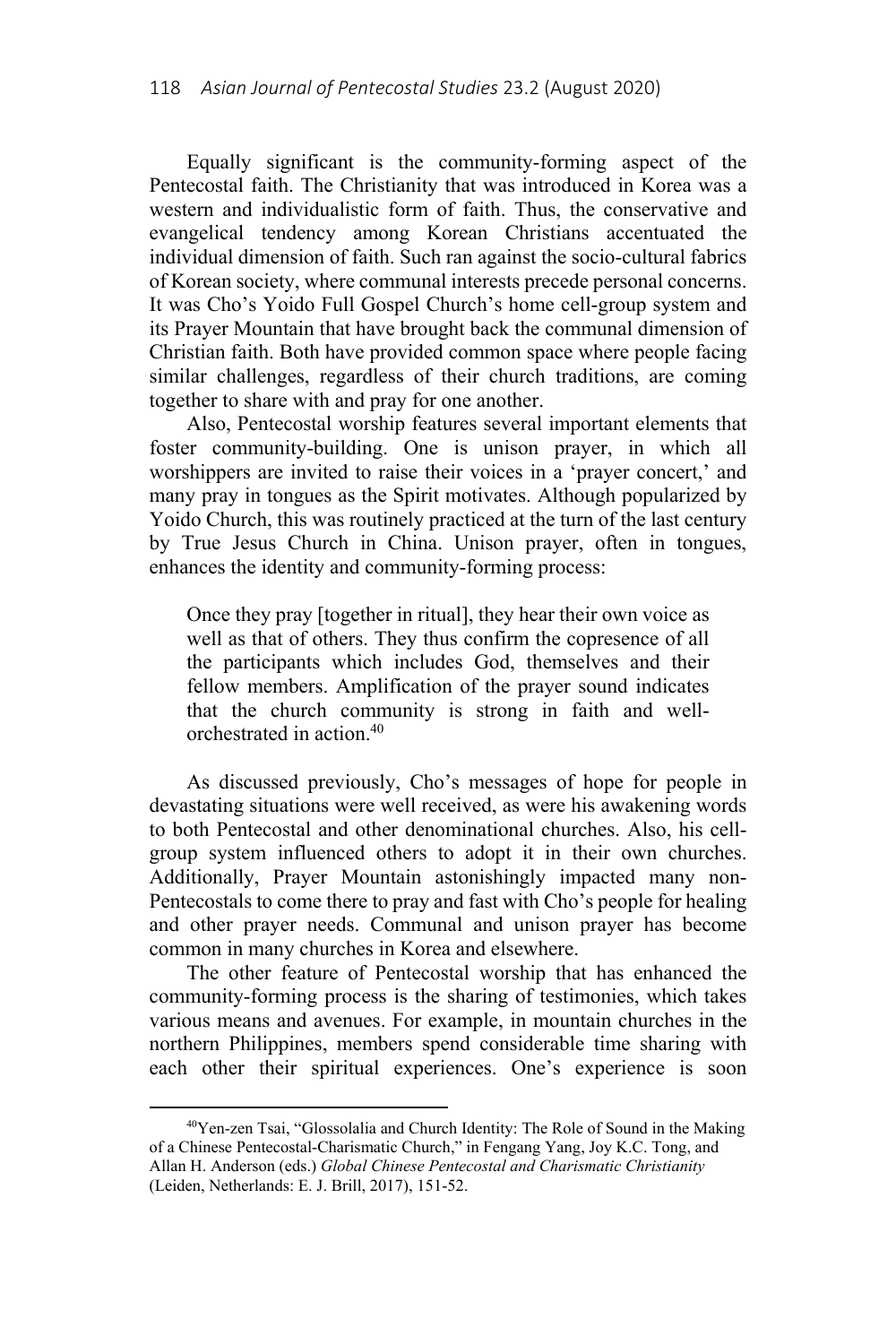'communally owned' through an interpretive and discernment process. At Yoido Full Gospel Church, its highly successful monthly magazine regularly publishes testimonies of God's intervention, healing, and miracles. Pentecostal ethos and spirituality have positively facilitated the process of community formation.

Expectation of God's intervention and Cho's message of hopes have had a transformative effect at both the individual and communal level. As Pentecostal preaching seeks immediate relevancy, real-life struggles are often the basis of sermons. Yoido Church's weekly overnight prayer meetings at Prayer Mountain were instituted so that all could bring their pressing needs to the Lord in concerted prayer. Such meetings attracted Christians from other churches to experience God's immediate answer. Soon, all-night prayer was adopted by almost all the churches in Korea. The cell group meetings also regularly collect members' immediate prayer needs and take time to pray for each of them. Through this process, Pentecostal believers form a more positive attitude towards life, even if they generally come from the lower social strata.

Pentecostalism has also returned the consciousness of the spirit world to Christianity. Most forms of Christian faith introduced to Asia by western missionaries had removed the elements of the spirit world and its impact on our lives. Although to a lesser degree, Asian Evangelical churches seldom spoke about evil spirits, demons, and the like. It was Pentecostalism which re-introduced the reality of the spirit world, along with the person and work of the Holy Spirit. While most religions in Asia and Africa do acknowledge the existence and activity of the spirits (both benevolent and malevolent), traditional forms of Christianity found itself helpless when cases of demon possession were presented to the churches. It is the Pentecostals who actively engaged the spirit world through power encounters. As part of healing prayer, often demons are rebuked for causing physical and emotional disturbances. This has challenged Asian Christianity to rethink the reality of spirit beings and recover it into Christian theology and life.

In many places, Pentecostals have introduced a two-pronged approach—spiritual engagement, such as power encounter, and holistic ministry, as seen in Jesus Is Lord Church in the Philippines and Ramabai's social intervention in India. The research undertaken by Miller and Yamamori convincingly demonstrates Pentecostal commitment to human suffering.<sup>41</sup> The influence of such a balanced approach has thus encouraged non-Pentecostal churches in Asia to take issues of life seriously.

<sup>41</sup>Donald E. Miller and Tetsunao Yamamori, *Global Pentecostalism: The New Face of Christian Social Engagement*.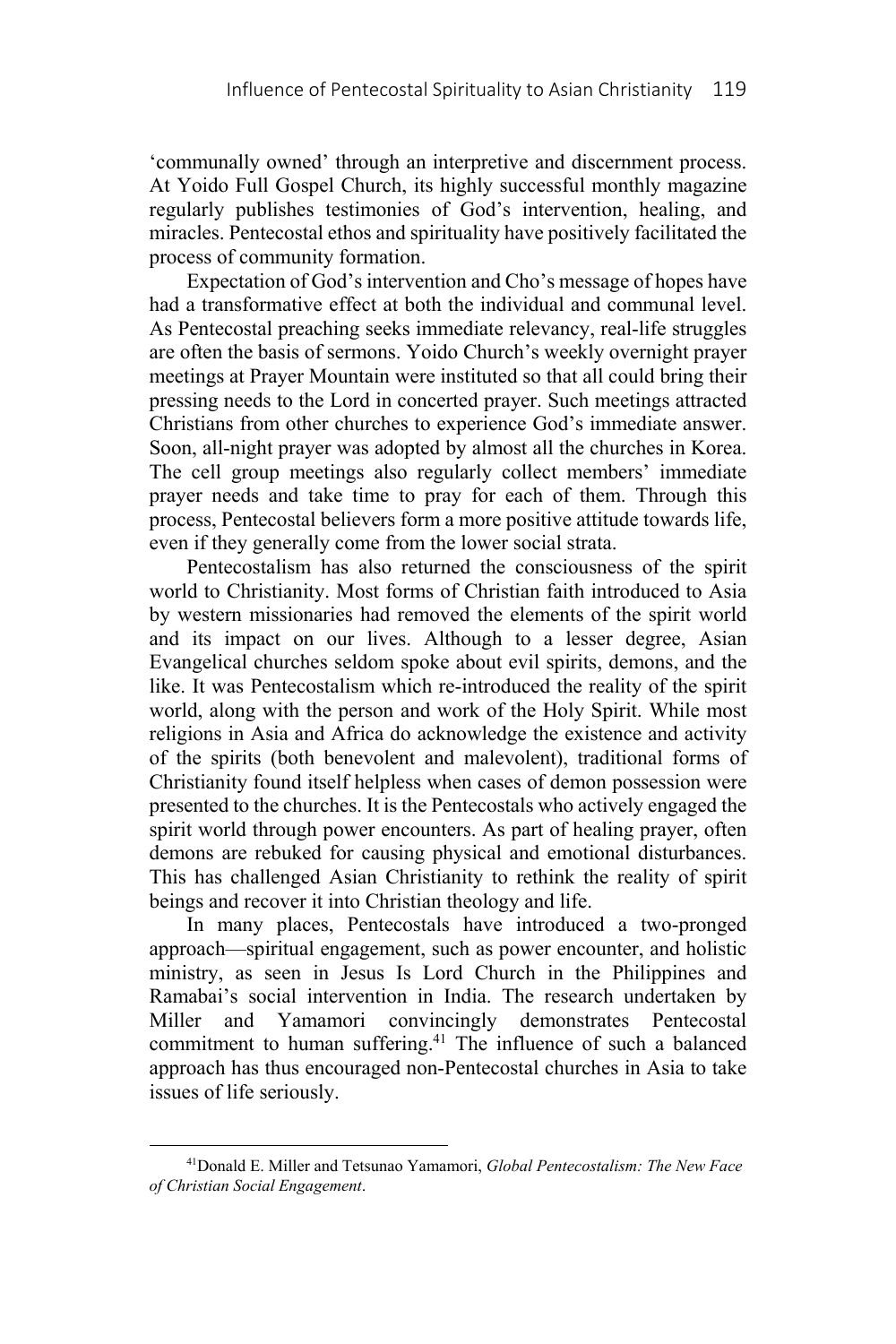### **Concluding Remarks**

I have discussed Pentecostals' empirical experiences of God's power and their unique ministries in diverse occasions in numerous Asian countries. Further, I have shown their influence on non-Pentecostal churches concerning supernatural healing, the cell-group system, prayer mountains, holistic ministry, etc. Also, as mentioned briefly, in the early stages of our movement, the traditional denominational church was hesitant to recognize and accept Pentecostals as a decent Christian group. However, in current times, more and more denominational fellowships are open to and even embrace the Pentecostal Church. Because there seems to be a mutual understanding of different beliefs and practices, this has brought them closer as partners in God's ministry.

My study has explored the locus of modern Pentecostalism and the Asian Church in the context of today's global Christianity. Then, through several examples, this study has identified the key characteristics of Pentecostal faith and spirituality in Asia. Pentecostal's belief in God's immediate intervention and their experience of his power inform their attitude, life, and ministry in diverse social contexts of Asia. The same orientation has given birth to several unique expressions of Christian life, such as the cell-group system, prayer mountains, holistic ministry, and so on.

When the Pentecostal faith was first introduced to Asia, mainstream churches refused to consider and accept Pentecostal churches as a decent Christian group. But as they grew in number and stature, the influence of their faith and life began to increase upon the non-Pentecostal churches, first in worship and prayer and then in the work of the Holy Spirit. More denominational churches are now open and even embrace Pentecostal faith and ethos. This also demonstrates the maturity and confidence of the Pentecostal Church in its identity and relationship with other ecclesial bodies. Consequently, there seems to be a growing mutual understanding among different belief traditions. As Asian societies face more challenges, partnership in ministry among the churches will be needed more than ever. For this reason, such an increase in inter-church relationship is encouraging. Pentecostals, as well as Christianity as a whole in Asia, have come a long way. I anticipate there will be more opportunities to dialogue as well as work together as one body in Christ.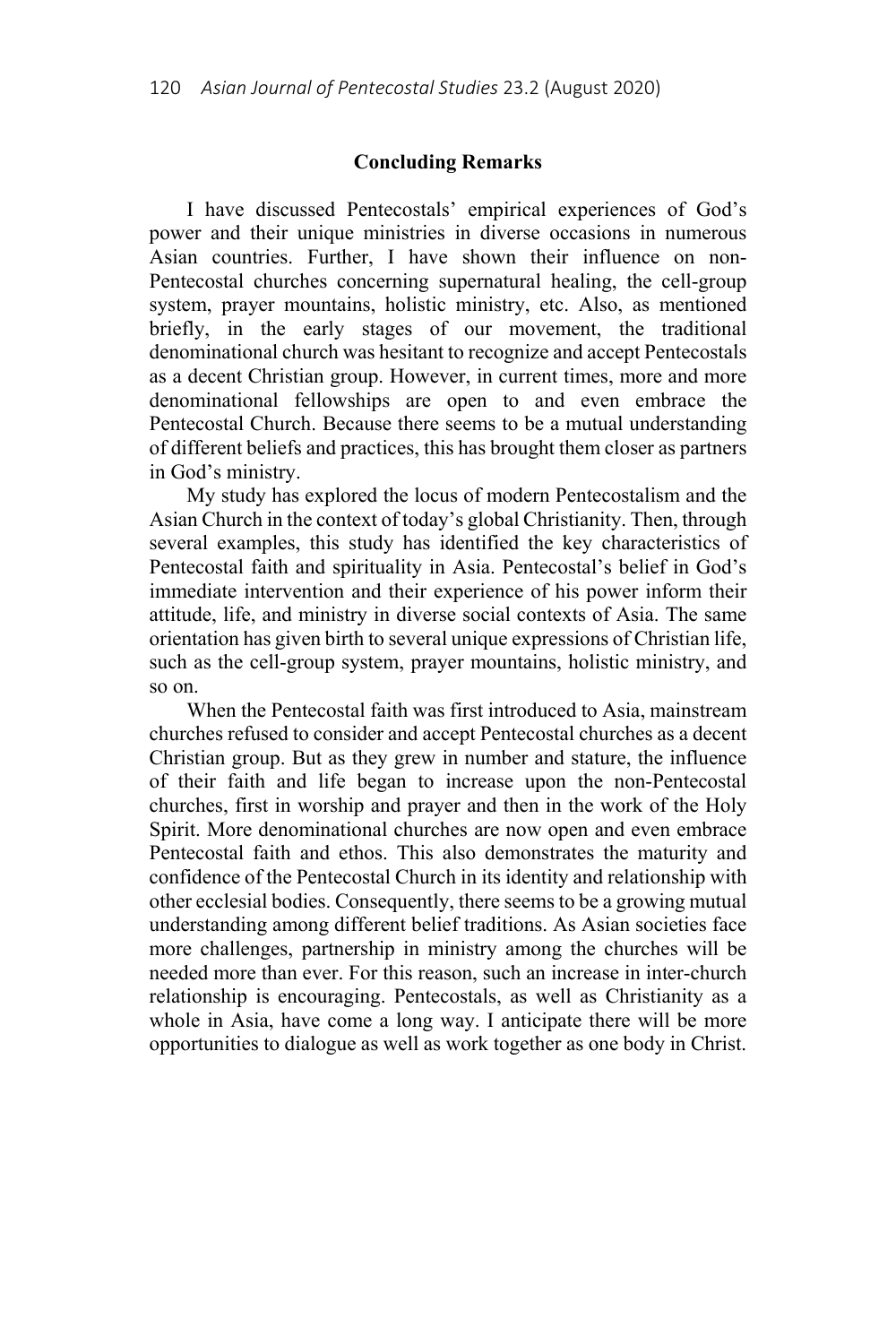# **Bibliography**

Anderson, Allan. *Spreading Fires: The Missionary Nature of Early Pentecostalism*. London: SCM, 2007.

Appold, Ken. "Institute Begins Lutheran-Pentecostal Study Group." *Building Bridges: Newsletter of the Institute for Ecumenical Research* 6 (Summer 2005): 2-3.

Choi, Jashil. *I was Mrs. Hallelujah*. Seoul: Seoul Books, 1978.

Dongre, Rajas K. and Josephine F. Patterson. *Pandita Ramabai: A Life of Faith and Prayer*. Chennai, India: Christian Literature Society, 1963.

Forbes, James. "Shall We Call This Dream Progressive Pentecostalism?" *Spirit: A Journal of Issues Incident to Blank Pentecostalism* 1 (1977): 7-15.

Khai, Chin Khua. "The Assemblies of God and Pentecostalism in Myanmar." In *Asian and Pentecostal: The Charismatic Face of Christianity in Asia*, edited by Allan Anderson and Edmund Tang, 261- 280. Oxford, U.K.: Regnum Books International, 2011.

Lee, Young-hoon. *The Holy Spirit Movement in Korea: Its Historical and Theological Development*. Oxford, UK: Regnum International, 2009.

Ma, Julie Ma & Allan Anderson. "Pentecostal (Renewalists) 1910- 2010." In *Atlas of Global Christianity 1910-2010*, edited by Todd M Johnson and Kenneth R Ross, 100-101. Edinburgh: Edinburgh University Press, 2010.

Ma, Julie and Wonsuk Ma, *Mission in the Spirit*: *Toward a Pentecostal/Charismatic Missiology.* Oxford UK: Regnum Book International, 2010.

Ma, Wonsuk. "Asian (Classical) Pentecostal Theology in Context." In *Asian and Pentecostal: The Charismatic Face of Christianity in Asia*, edited by Allan Anderson and Edmund Tang, 59-91. Oxford, U.K.: Regnum Books International, 2005.

\_\_\_\_\_. '"When the Poor are Fired Up: The Role of Pneumatology in Pentecostal Charismatic Mission," *Transformation* 24 (January 2007): 29.

\_\_\_\_\_. "The Theological Motivations for Pentecostal Mission." In *Pentecostal Mission and Global Christianity: An Edinburgh Centenary Reader Book 20*, edited by Younghoon, Lee and Wonsuk Ma, 25-40. Oxford, U.K.: Regnum Books International, 2018.

Miller, Donald E., and Tetsunao Yamamori. *Global Pentecostalism: The New Face of Christian Social Engagement*. Berkeley: University of California Press, 2007.